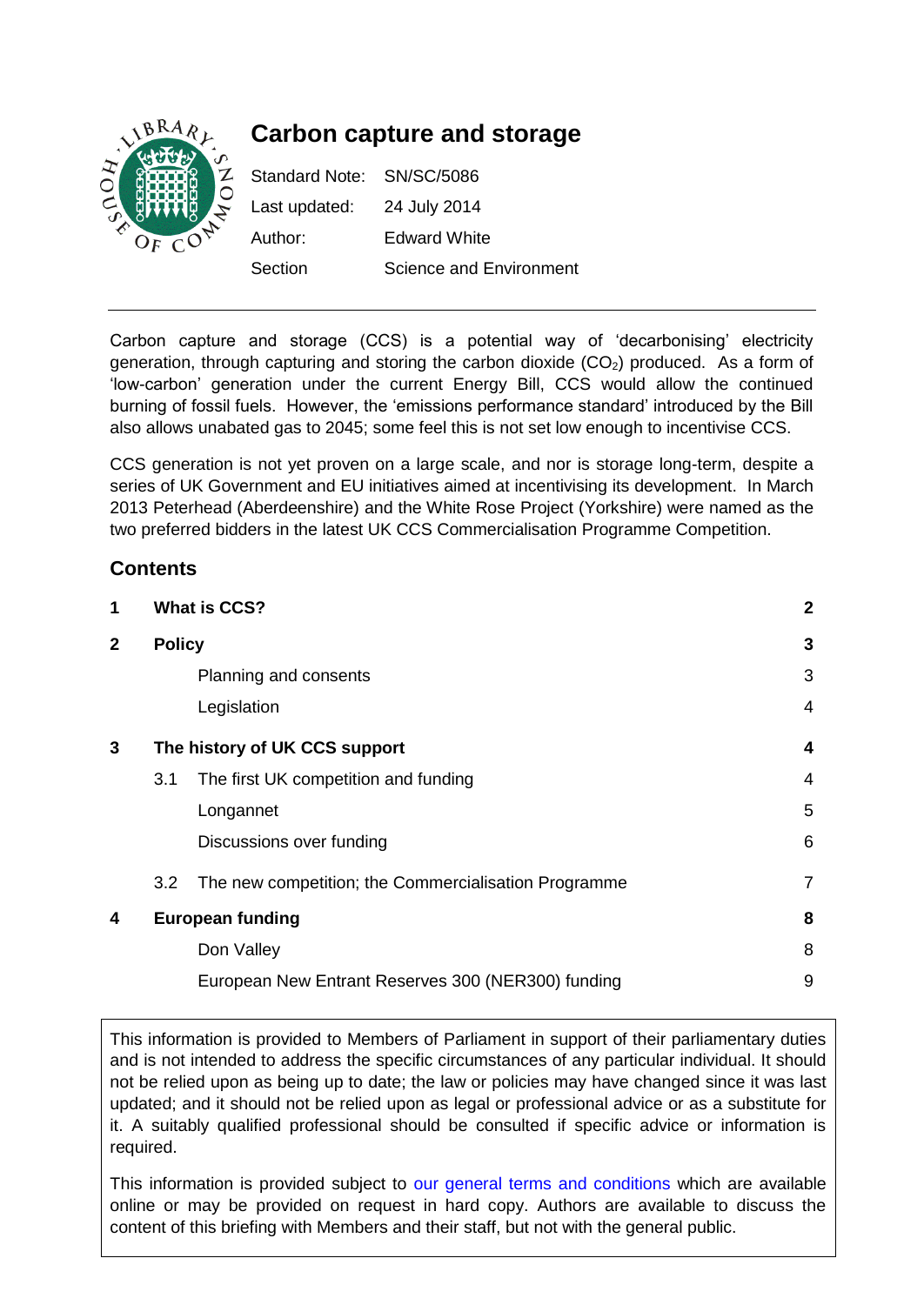# <span id="page-1-0"></span>**1 What is CCS?**

CCS is a way of 'decarbonising' fossil fuel power generation. The UK has ambitions to be at the forefront of CCS development, <sup>1</sup> given access to depleted oil and gas fields where carbon could be stored, and the potential rewards, such as up to 60,000 jobs by 2030.<sup>2</sup>

Developing CCS was one of the top 40 priority infrastructure investments identified in the [National Infrastructure Plan 2011,](http://www.hm-treasury.gov.uk/infrastructure_nip.htm) under the Plan for Growth.

CCS involves three steps;

- capturing carbon dioxide  $(CO<sub>2</sub>)$  from power plants or industry, and compressing it to a liquid state
- $\bullet$  transporting the CO<sub>2</sub> (usually via pipelines) to deep geological storage points such as depleted oil and gas fields or deep saline aquifers; and
- $\bullet$  storing the CO<sub>2</sub> in these sites.

The ideal site for CCS generation is therefore close to a storage reservoir, but DECC considers that a network of new on- and offshore  $CO<sub>2</sub>$  pipelines may be required.<sup>3</sup> This could perhaps even be on a scale equivalent to the North Sea oil and gas industry. 4

A very good description of CCS technology is available on the archived Office of Carbon Capture and Storage (OCCS) [website.](http://webarchive.nationalarchives.gov.uk/20121217150421/http:/www.decc.gov.uk/en/content/cms/emissions/ccs/what_is/what_is.aspx)  $CO<sub>2</sub>$  can be captured pre- or post-combustion;

- Post-combustion uses solvents to scrub  $CO<sub>2</sub>$  out of flue gases, applicable to pulverised coal generating stations. **This can be retro-fitted.**
- Pre-combustion reacts the fuel with oxygen, air, or steam, and after a further catalytic process removes the  $CO<sub>2</sub>$  and uses the hydrogen left over as fuel in a combined cycle gas turbine generating station. **Only new fossil fuel power plants can be equipped with this.**
- Oxyfuel technology burns fossil fuels with nearly pure oxygen producing a flue gas of  $CO<sub>2</sub>$  and steam; the water condenses leaving flue gas of almost pure CO₂. **This can be applied to new and existing fossil fuel stations**.

At the end of 2008 the Committee on Climate Change chaired by Lord Turner concluded that CCS generation was technically feasible but that projects to demonstrate it 'at scale' were of key importance.<sup>5</sup> While carbon capture can reduce emissions enormously (by over 90%<sup>6</sup>) it also requires from 10-40% more energy depending on the type of plant. 7

<sup>1</sup> Department for Energy and Climate Change, *[Clean coal: an industrial strategy for the development of carbon](http://www.decc.gov.uk/Media/viewfile.ashx?FilePath=What%20we%20do/UK%20energy%20supply/Energy%20mix/Carbon%20capture%20and%20storage/1_20100317090007_e_@@_CleanCoalIndustrialStrategy.pdf&filetype=4)  [capture and storage across the UK](http://www.decc.gov.uk/Media/viewfile.ashx?FilePath=What%20we%20do/UK%20energy%20supply/Energy%20mix/Carbon%20capture%20and%20storage/1_20100317090007_e_@@_CleanCoalIndustrialStrategy.pdf&filetype=4)*, March 2010, p16

<sup>2</sup> HC Deb 28 January 2010 c 343WH

<sup>&</sup>lt;sup>3</sup> Overarching National Policy Statement for Energy (EN-1) DECC July 2011 p.54

<sup>4</sup> Royal Academy of Engineering, *[Generating the Future: UK energy systems fit for 2050](http://www.raeng.org.uk/news/publications/list/reports/Generating_the_future_report.pdf)*, 18 March 2010, p14

<sup>5</sup> Building a low-carbon economy – the UK's contribution to tackling climate change First Report of the CCC December 200[8 http://www.theccc.org.uk/pdf/TSO-ClimateChange.pdf](http://www.theccc.org.uk/pdf/TSO-ClimateChange.pdf)

<sup>6</sup> IEA Clean Coal Centre, *Flexible Operation of Coal-Fired Power Plant with CO<sup>2</sup> Capture*, January 2010, p5

<sup>&</sup>lt;sup>7</sup> IPCC, 2005 Special Repor[t Carbon Dioxide Capture and Storage](http://www.ipcc.ch/pdf/special-reports/srccs/srccs_wholereport.pdf) p.4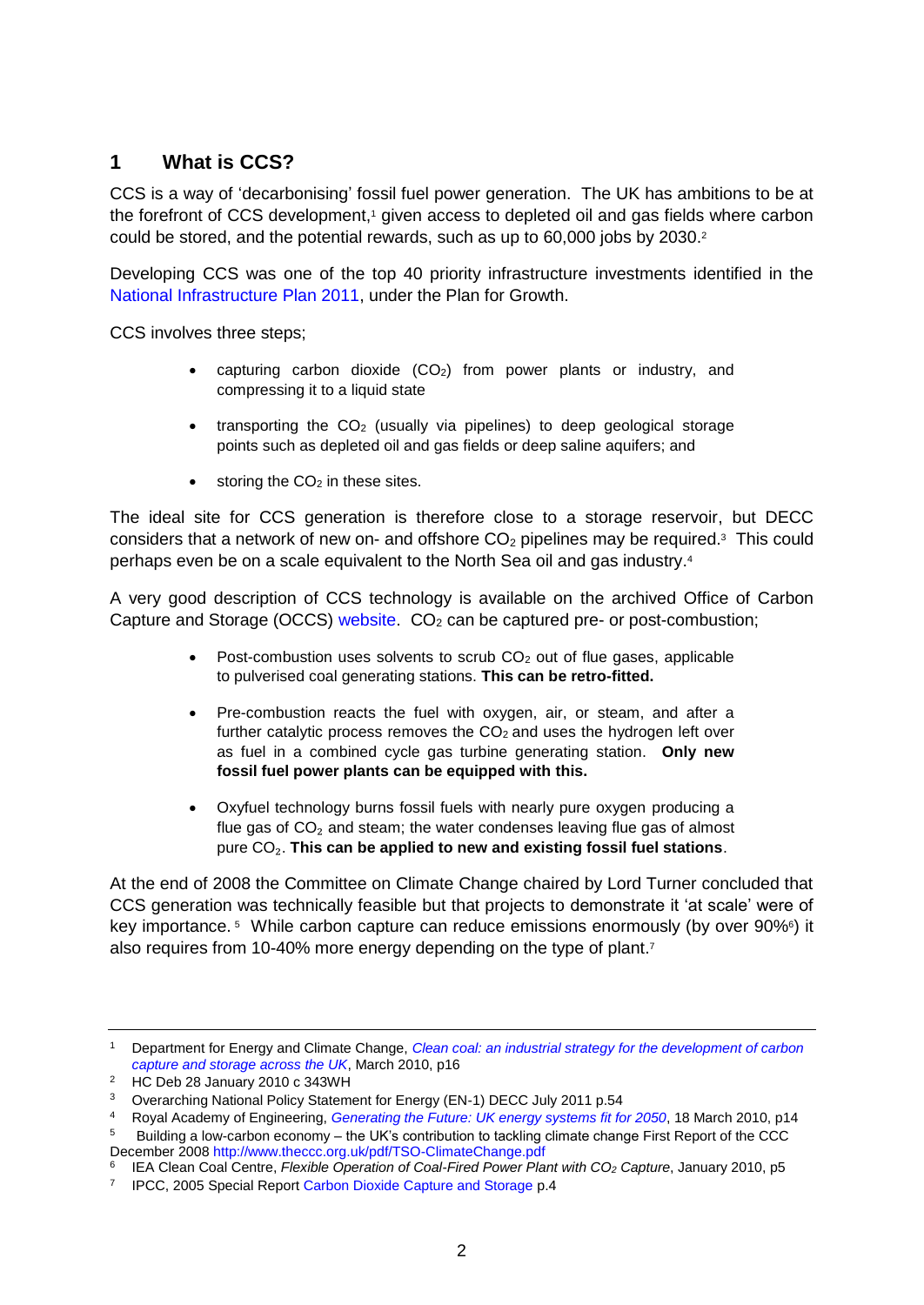A *Policy Exchange* [report](http://www.policyexchange.org.uk/assets/six_feet.pdf) in 2008 concluded that CCS fitted onto a coal-fired power plant in the UK would cost around £1.5bn to build and operate, at 2008 prices. $8$ 

There is a June 2009 POST note on ["CO2 capture, transport and storage"](http://www.parliament.uk/briefing-papers/POST-PN-335).

# <span id="page-2-0"></span>**2 Policy**

### <span id="page-2-1"></span>**Planning and consents**

*[Directive 2009/31/EC on the geological storage of carbon dioxide](http://eur-lex.europa.eu/LexUriServ/LexUriServ.do?uri=OJ:L:2009:140:0114:0135:EN:PDF)* deals with the regulation of storage sites, including passing long term liability for these to competent authorities. It also amended the Large Combustion Plants Directive (LCPD) to require carbon capture readiness assessments and to set suitable space aside for carbon capture equipment.

[Labour Government](http://webarchive.nationalarchives.gov.uk/+/http:/www.berr.gov.uk/files/file51115.pdf) policy as set out in the 2009 CCS strategy was to leave space at a proposed new combustion plant for retro-fitting CCS, and in some cases also nearby, for more equipment. Any new combustion plant over 300MW would need to be deemed 'carbon capture ready' (CCR).<sup>9</sup> Also there would be 'No new coal without CCS'.<sup>10</sup>

The July 2011 [Overarching National Policy Statement \(NPS\) for Energy](http://www.official-documents.gov.uk/document/other/9780108510779/9780108510779.pdf) (EN-1) agreed that any new combustion plant over 300MW and of a type covered by the LCPD should demonstrate it was CCR. The more specific [NPS for Fossil Fuel Electricity Generating](http://webarchive.nationalarchives.gov.uk/+/http:/www.decc.gov.uk/en/content/cms/meeting_energy/consents_planning/nps_en_infra/nps_en_infra.aspx)  [Infrastructure](http://webarchive.nationalarchives.gov.uk/+/http:/www.decc.gov.uk/en/content/cms/meeting_energy/consents_planning/nps_en_infra/nps_en_infra.aspx) (EN-2) reiterated that new stations over 300MW need to be CCR and that new coal-fired stations would need to be built with "a full CCS chain fitted on at least 300MW net of their proposed generating capacity". 11

DECC's November 2009 [Guidance Note on 'Carbon Capture Readiness'](https://whitehall-admin.production.alphagov.co.uk/government/uploads/system/uploads/attachment_data/file/43609/Carbon_capture_readiness_-_guidance.pdf) for electricity generating consents still stands. This says that 'CCR' means that it will be technically and economically feasible to retrofit CCS to that power station in the future, including linking it to an offshore site of deep geological storage as well as the retrofitting of carbon capture (and CO<sup>2</sup> compression) equipment to the power station itself. Specifically, applicants for power station consents will be required to demonstrate:

- that sufficient space is available on or near the site to accommodate carbon capture equipment in the future;
- the technical feasibility of retrofitting their chosen carbon capture technology;
- that a suitable area of deep geological storage offshore exists for the storage of captured CO<sub>2</sub> from the proposed power station;
- $\bullet$  the technical feasibility of transporting the captured CO<sub>2</sub> to the proposed storage area; and
- the likelihood that it will be economically feasible within the power station's lifetime, to link it to a full CCS chain, covering retrofitting of capture equipment, transport and storage.

<sup>8</sup> See pp21 and 23 of *Six Thousand Feet Under Burying the carbon problem* Policy Exchange 2008 [http://www.policyexchange.org.uk/assets/six\\_feet.pdf](http://www.policyexchange.org.uk/assets/six_feet.pdf)

<sup>9</sup> Towards Carbon Capture and Storage: Government response to consultation DECC April 2009

<sup>10</sup> DECC, *[A framework for the development of clean coal: Consultation response](http://www.decc.gov.uk/Media/viewfile.ashx?FilePath=Consultations/A%20framework%20for%20the%20development%20of%20clean%20coal/responsedocs/1_20091109153409_e_@@_cleancoalconsgovresponse.pdf&filetype=4)*, November 2009, p3

<sup>11</sup> NPS for Fossil Fuel Electricity Generating Infrastructure (EN-2) DECC July 2011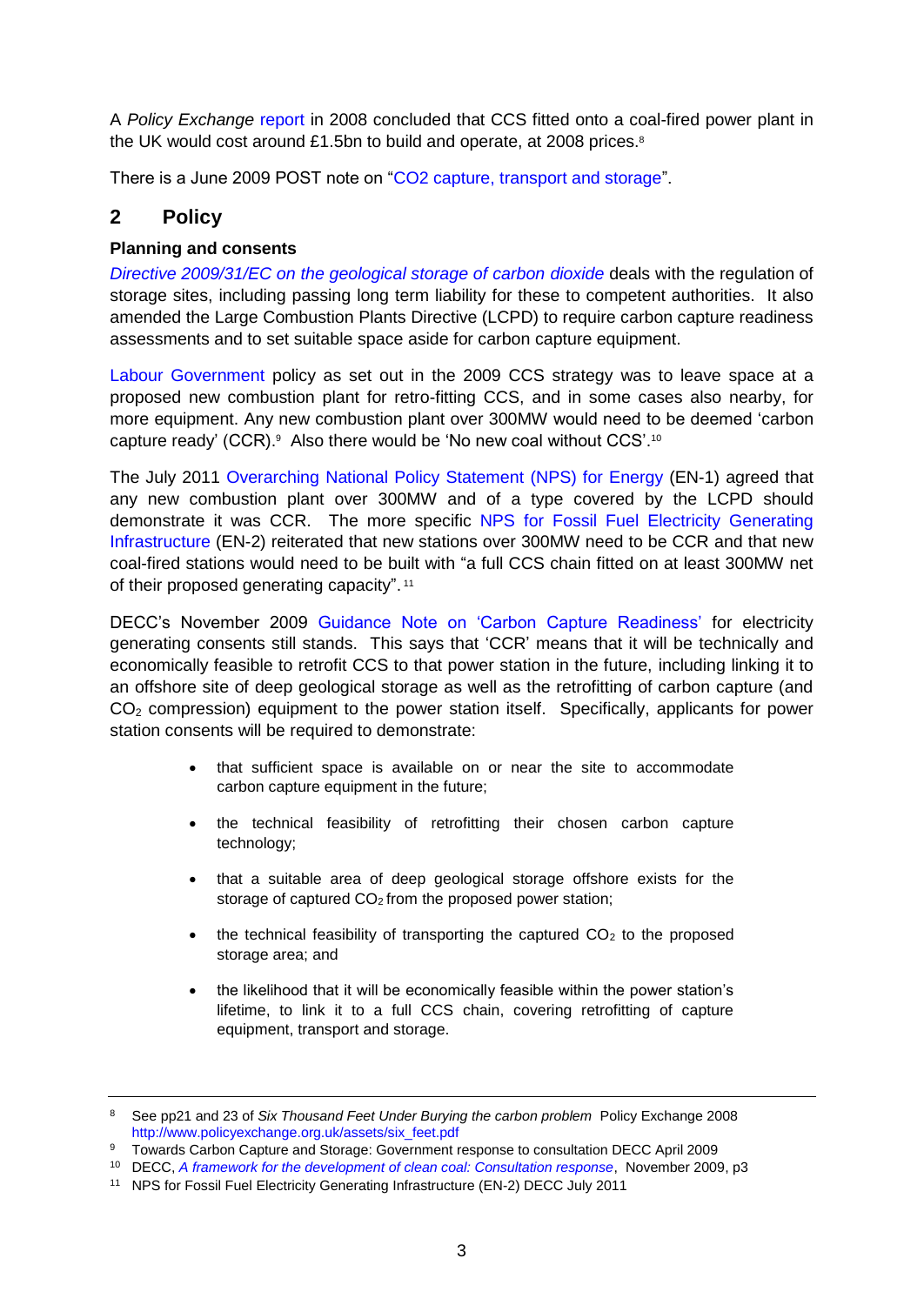### <span id="page-3-0"></span>**Legislation**

The *Energy Act 2008* allowed for a licensing regime for the offshore storage of CO2. The *Energy Act 2011* amended the 2008 Act to provide the Secretary of State with a discretionary power to designate offshore installations and pipelines as CCS eligible, and the 2011 Act includes compulsory purchase powers for pipelines for  $CO<sub>2</sub>$  transportation.

The most recent [Energy Act 2013](https://www.gov.uk/government/collections/energy-act) includes at least two measures directly affecting any planned new fossil fuel stations:

- An Emissions Performance Standard (EPS), set at 450g CO2/kWh so that no new coal-fired power stations are built without CCS, 'but also to ensure necessary short-term investment in gas can take place'<sup>12</sup>
- Feed-in Tariff with long term Contracts for Difference with low carbon generators.

Following its pre-legislative scrutiny by the Energy and Climate Change Select Committee, a planned exemption for CCS from the EPS was removed by the Government.<sup>13</sup> During its committee stage there was some discussion however of whether the EPS was set low enough to incentivise CCS development, given that unabated gas plant can be 'grandfathered' under the EPS to 2045 and really the EPS is only ruling out unabated coal right now.

# <span id="page-3-1"></span>**3 The history of UK CCS support**

### <span id="page-3-2"></span>**3.1 The first UK competition and funding**

Budget 2007 announced a [competition](http://www.hm-treasury.gov.uk/d/bud07_completereport_1757.pdf) for government funding for the first full-scale CCS demonstration plant. In May 2007 BP abandoned plans to develop gas retrofit CCS at Peterhead, saying that the competition, then due to be launched in November 2007, would be too late. This was given its partners' needs to decommission the field involved.<sup>14</sup>

In January 2008 the Government said it had a £35m programme for the demonstration of carbon abatement technologies, including CCS, which might also be eligible for capital grants. <sup>15</sup> By February 2009, it was announced that DECC would support a full scale demonstration project to be operational by 2014, but the costs were unclear. 16

The then Secretary of State Ed Miliband said in February 2010 that he expected to announce shortly which consortia would be selected to 'undertake the tens of millions of pounds worth of work for the front end engineering and design (FEED) work for the first CCS demonstration project.' <sup>17</sup> The government awarded money to two projects for FEED work on 12 March 2010; <sup>18</sup> Kingsnorth in Kent by an E.ON consortium (a new build), and Longannet in Fife (a retrofit), by a Scottish Power consortium.<sup>19</sup>

<sup>12</sup> [http://www.decc.gov.uk/en/content/cms/legislation/white\\_papers/emr\\_wp\\_2011/emr\\_wp\\_2011.aspx](http://www.decc.gov.uk/en/content/cms/legislation/white_papers/emr_wp_2011/emr_wp_2011.aspx)

<sup>&</sup>lt;sup>13</sup> See for example Library Research Paper 12/7[9 Energy Bill, Bill 100 of 2012-13](http://www.parliament.uk/briefing-papers/RP12-79) 13 December 2012 pp.33-34, and for links to the Committee's report

<sup>14</sup> *Chemistry World* BP pulls out of carbon capture plans 24 May 2007

<sup>15</sup> HC Deb 7 January 2008 c192W

<sup>16</sup> HC Deb 26 February 2009 c917W

<sup>17</sup> HC Deb 25 February 2010 c671W

<sup>18</sup> [http://www.decc.gov.uk/en/content/cms/emissions/ccs/demo\\_prog/feed/feed.aspx](http://www.decc.gov.uk/en/content/cms/emissions/ccs/demo_prog/feed/feed.aspx)

<sup>19</sup> HC Deb 8 March 2010 c7-8WA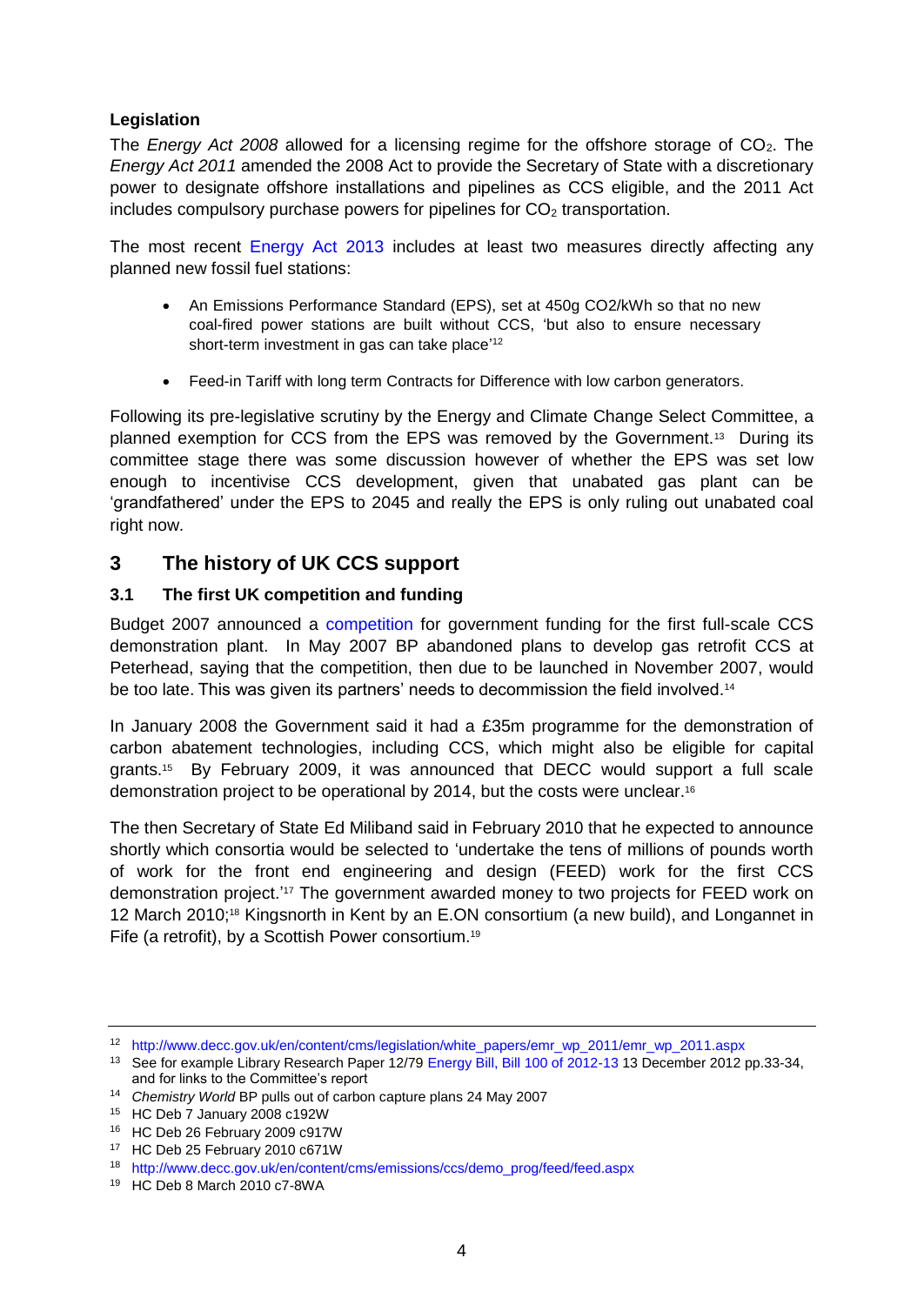In the 2010 [Spending Review](http://cdn.hm-treasury.gov.uk/sr2010_completereport.pdf)<sup>20</sup> the Chancellor George Osborne announced, as part of the DECC settlement, up to £1 billion of investment to create one of the world's first commercial scale CCS demonstration plants.

On the morning of the spending review, E.ON announced that it would not proceed to the next stage of the competition as the economic conditions were still not right and 'put simply, they had no power station on which to build a CCS demonstration'<sup>21</sup> so Kingsnorth could not meet the competition timescales. The company said its CCS efforts would be concentrated in the Netherlands from where lessons could be learnt for the UK.

The Government continued with negotiations on Longannet and the March 2011 Budget confirmed that CCS money for demonstration plants would come from general taxation rather than a new levy.<sup>22</sup>

#### <span id="page-4-0"></span>**Longannet**

Longannet Power Station, owned by ScottishPower, is the third largest coal-fired power station in Europe.<sup>23</sup> The first phase of the scheme was described as a "prototype ... an exact, small-scale replica of a full-scale carbon capture plant". This would lead towards a "full CCS demonstration project by 2014" by retro-fitting an existing power station.<sup>24</sup> The prototype was testing the chemistry of capturing carbon dioxide from flue gases.<sup>25</sup>

In the consortium, ScottishPower was responsible for retrofitting post combustion carbon capture and compression at Longannet, National Grid Carbon was responsible for onshore transport and compression at St Fergus and Shell was responsible for offshore transport and storage. 26 By October 2011 however, it was clear that the project was in difficulties. The consortium provided a report to DECC in summer 2011 on costs, and the *Financial Times*  reported protracted negotiations, and that the project would cost "at least £1.5bn and possibly much more, according to people familiar with the matter". 27

The *New Civil Engineer*<sup>28</sup> alleged that slow decision making by DECC had been a factor, along with increasing project costs. On 19 October 2011 an announcement was made first by the Prime Minister and then by the then Secretary of State for Energy Chris Huhne:<sup>29</sup>

Despite the fact that all the parties have worked extremely hard on the first carbon capture and storage demonstration project at Longannet, we have not been able to reach a satisfactory deal, as the Prime Minister pointed out. We will not, therefore, be proceeding with the project. That decision is purely about the viability of that particular project and is not a reflection on our commitment to the CCS programme...

Chris Huhne stressed that the FEED studies' findings would be made available and that the process had shown that a commercial-scale CCS plant was technically viable and likely to be financially achievable for £1bn, because the difficulties had been 'project-specific', notably to

<sup>20</sup> HM Treasury October 2010, Spending Review 2010 Cm 7942

<sup>21</sup> E.ON UK press release, *[E.ON not to proceed to next stage of Government's carbon capture and storage](http://pressreleases.eon-uk.com/blogs/eonukpressreleases/archive/2010/10/20/1628.aspx)  [competition as Kingsnorth cannot meet competition timescales](http://pressreleases.eon-uk.com/blogs/eonukpressreleases/archive/2010/10/20/1628.aspx)*, 20 October 2010

<sup>22</sup> HM Treasury, *[Budget 2011](http://cdn.hm-treasury.gov.uk/2011budget_complete.pdf)*, 23 March 2011

<sup>23</sup> http://www.nationalgrid.com/uk/EnergyandServices/NonRegs/CCS/Projects/Longannet/

<sup>24</sup> Press release 29 May 2009 [http://www.scottishpower.com/PressReleases\\_1876.htm](http://www.scottishpower.com/PressReleases_1876.htm)

<sup>&</sup>lt;sup>25</sup> Financial Times 7 October 2011 Carbon capture project in doubt as costs spiral p.3

<sup>26</sup> http://www.nationalgrid.com/uk/EnergyandServices/NonRegs/CCS/Projects/Longannet/

<sup>27</sup> *Financial Times* 7 October 2011 Carbon capture project in doubt as costs spiral p.3

<sup>28</sup> *New Civil Engineer* 13 October 2011 Longannet carbon capture delayed

<sup>29</sup> [HC Deb 19 October 2011 c950](http://www.publications.parliament.uk/pa/cm201011/cmhansrd/cm111019/debtext/111019-0002.htm#11101946001180)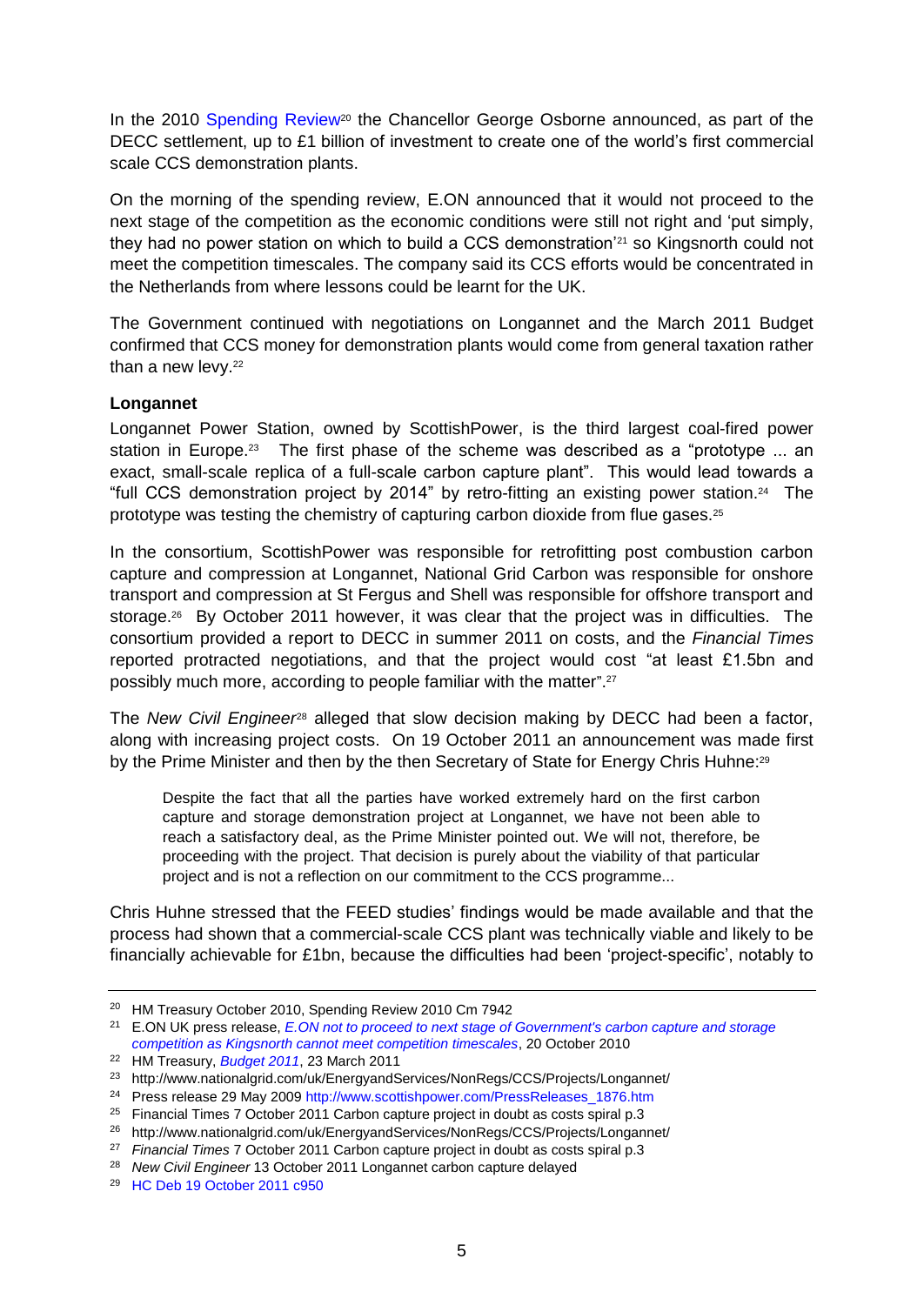do with the length of the pipeline between Longannet and the reservoirs, and upgrading to comply with the large combustion plant directive..

The decision did not sit well with Scottish First Minister Alex Salmond, who said "This is a deeply disappointing announcement by the UK Government, and an enormous lost opportunity ... We are led to believe that Peterhead is a contender for a future gas carbon capture project, but that was supposed to be the case four years ago".<sup>30</sup>

WWF Scotland, which had been broadly supportive of Longannet and CCS in decarbonising energy, said that given slow progress, "Ministers should call a halt to consenting new gas or coal plants that are so-called 'CCS-ready', such as those at Cockenzie and Hunterston."<sup>31</sup>

The Secretary of State implied that Peterhead might be the next project<sup>32</sup> and the Longannet [FEED studies](http://www.decc.gov.uk/en/content/cms/emissions/ccs/demo_prog/feed/feed.aspx) were made available on-line after the announcement was made. While a contractual arrangement, the speed with which this was done was welcomed by industry commentators as a positive sign of data sharing. 33

In March 2012 the [National Audit Office](http://www.nao.org.uk/publications/1012/carbon_capture_and_storage.aspx) (NAO) was critical of the first competition, providing a history of the competition from 2007-2011. It noted that DECC's predecessor (BERR) did not have a clear plan to deliver against Government objectives or formally review alternatives, such as holding a design competition or supporting smaller scale projects. This made it hard to assess alternatives such as simply stopping.

Also, narrow project specifications, including post-combustion carbon capture at a coal-fired power station of 300 MW, had limited the number of bidders and their options, and made negotiations inflexible according to the NAO. However, lessons had been learnt by DECC, and the FEED findings had been welcomed. The NAO said in summary:<sup>34</sup>

This competition was launched in 2007 with insufficient planning and recognition of the commercial risks and cancelled four years later. With commercial scale carbon capture and storage technology still to be developed, DECC must learn from the failure of this project.

#### <span id="page-5-0"></span>**Discussions over funding**

Longannet or Kingsnorth were to be only project number 1 in the commercial scale demonstration programme for CCS. DECC had published a prospectus in December 2010 *[UK Carbon Capture and Storage \(CCS\) Commercial Scale Demonstration Programme](http://www.decc.gov.uk/assets/decc/What%20we%20do/UK%20energy%20supply/Energy%20mix/Carbon%20capture%20and%20storage/1075-uk-ccs-commercialscale-demonstration-programme-fu.pdf)  [Delivering Projects 2-4](http://www.decc.gov.uk/assets/decc/What%20we%20do/UK%20energy%20supply/Energy%20mix/Carbon%20capture%20and%20storage/1075-uk-ccs-commercialscale-demonstration-programme-fu.pdf)* on the approach for selection and support.

According to *ENDS Report<sup>65</sup>* citing DECC, following Longannet the competition process would "now be accelerated, and will cover four plants". On funding, in July 2011 DECC and HM Treasury were still "discussing arrangements" for how projects 2-4 would be funded.<sup>36</sup>

In his 19 October 2011 statement, and subsequently, the Secretary of State for Energy said that the £1bn earmarked for Longannet remained available for CCS, but on the 28 November

<sup>&</sup>lt;sup>30</sup> Scottish Government news release 19/10/2011 Longannet Carbon Capture and Storage Project

<sup>31</sup> WWF Press release 6 October 2011 [http://scotland.wwf.org.uk/what\\_we\\_do/press\\_centre/index.cfm?5317](http://scotland.wwf.org.uk/what_we_do/press_centre/index.cfm?5317) <sup>32</sup> HC Deb 19 October 2011 c951

<sup>33</sup> *Petroleum Economist* January 2012 "The king is dead; Long live the king" p.38

<sup>34</sup> NAO 16 March 2012 Carbon capture and storage: lessons from the competition for the first UK demonstration HC 1829 2010/2012 [http://www.nao.org.uk/publications/1012/carbon\\_capture\\_and\\_storage.aspx](http://www.nao.org.uk/publications/1012/carbon_capture_and_storage.aspx)

<sup>35</sup> *ENDS Report* October 2011 p.5

<sup>36</sup> see the Minister'[s oral evidence](http://www.publications.parliament.uk/pa/cm201012/cmselect/cmenergy/1065/11071902.htm) to the Energy and Climate Change Committee's inquiry on Energy Security on 19 July 2011 a[t http://www.publications.parliament.uk/pa/cm201012/cmselect/cmenergy/1065/106502.htm](http://www.publications.parliament.uk/pa/cm201012/cmselect/cmenergy/1065/106502.htm)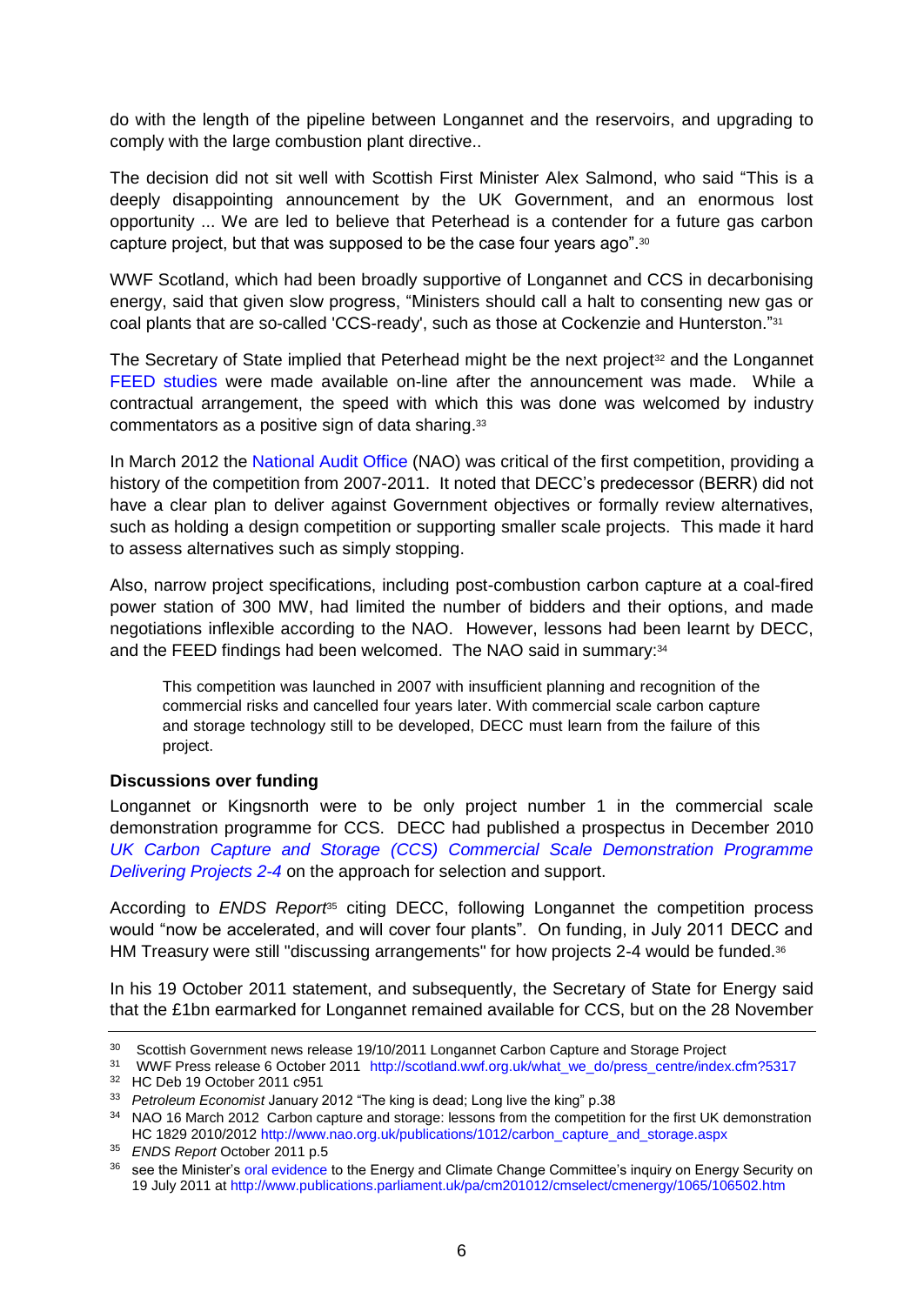2011 the Chief Secretary to the Treasury Danny Alexander said that "We're launching a new competition to provide £1bn for CCS but that competition, obviously, is going to take longer, so much of the money that we'd allocated to spend in this Parliament we've now reallocated to different sorts of projects".<sup>37</sup>

HM Treasury sought to clarify this as a spending profiling (i.e. timing) matter, saying that "The Government remain committed to making £1 billion available for carbon capture and storage (CCS)" and that the outcome of DECC's design for the CCS competition would "determine the allocation of that budget."<sup>38</sup> There has also been however some concerns around the timing of UK competitions related to European funding competitions and the need to matchfund projects under those.

#### <span id="page-6-0"></span>**3.2 The new competition; the Commercialisation Programme**

On 3 April 2012 the Secretary of State for Energy and Climate Change Ed Davey [announced](http://www.decc.gov.uk/en/content/cms/news/pn12_040/pn12_040.aspx)<sup>39</sup> both a new competition for CCS and a ['CCS Roadmap'](http://www.decc.gov.uk/assets/decc/11/cutting-emissions/carbon-capture-storage/4899-the-ccs-roadmap.pdf).<sup>40</sup> Elements include;

- the competition, the 'CCS Commercialisation Programme', to drive down costs by supporting practical experience in the design, construction and operation of commercial scale CCS with £1bn capital funding;
- a four year programme of R&D and innovation with £125m funding including a new £13m UK CCS Research Centre;
- planned long term Contracts for Difference through EMR to drive investment in commercial scale CCS in the 2020s and beyond;
- working with industry on skills and the supply chain, storage and CCS infrastructure, along with international engagement, to share knowledge.

The main [CCS Roadmap document](http://www.decc.gov.uk/assets/decc/11/cutting-emissions/carbon-capture-storage/4899-the-ccs-roadmap.pdf) said the Government would ask industry to establish a CCS Cost Reduction Task Force to work alongside DECC's OCCS to set out a path and action plan to reduce the costs of CCS. The BBC reported: 41

Now, ministers are hoping that by revising the rules for the competition they will have a better chance of attracting more interest.

In the last contest, entries were originally limited to designs that could only be used at power stations burning coal, not gas.

And the rules also only allowed systems that trapped carbon dioxide after the fuel was burned - so-called "post-combustion".

By contrast, the new competition will be open to coal and gas stations, and to schemes that attempt to capture carbon before combustion.

On 20 March 2013 [DECC announced](https://www.gov.uk/government/news/preferred-bidders-announced-in-uk-s-1bn-ccs-competition) that it would take forward two Preferred Bidders out of four to a detailed planning and design stage, as the next step in the £1bn CCS

<sup>37</sup> *Business Green* CCS plans mired in confusion as Treasury raids £1bn fund 28 November 2011

<sup>38</sup> HC Deb 10 January 2012 c63W

<sup>&</sup>lt;sup>39</sup> DECC Press release 2012/040 3 April 2012 CCS competition announced as Government sets out long term plans [http://www.decc.gov.uk/en/content/cms/news/pn12\\_040/pn12\\_040.aspx](http://www.decc.gov.uk/en/content/cms/news/pn12_040/pn12_040.aspx)

<sup>&</sup>lt;sup>40</sup> DECC April 2012 CCS Roadmap Supporting Deployment of Carbon Capture and Storage in the UK <http://www.decc.gov.uk/assets/decc/11/cutting-emissions/carbon-capture-storage/4899-the-ccs-roadmap.pdf>

<sup>41</sup> Today programme 3 April 2012 and New UK attempt to capture carbon, 3 April 2012 <http://www.bbc.co.uk/news/science-environment-17586596>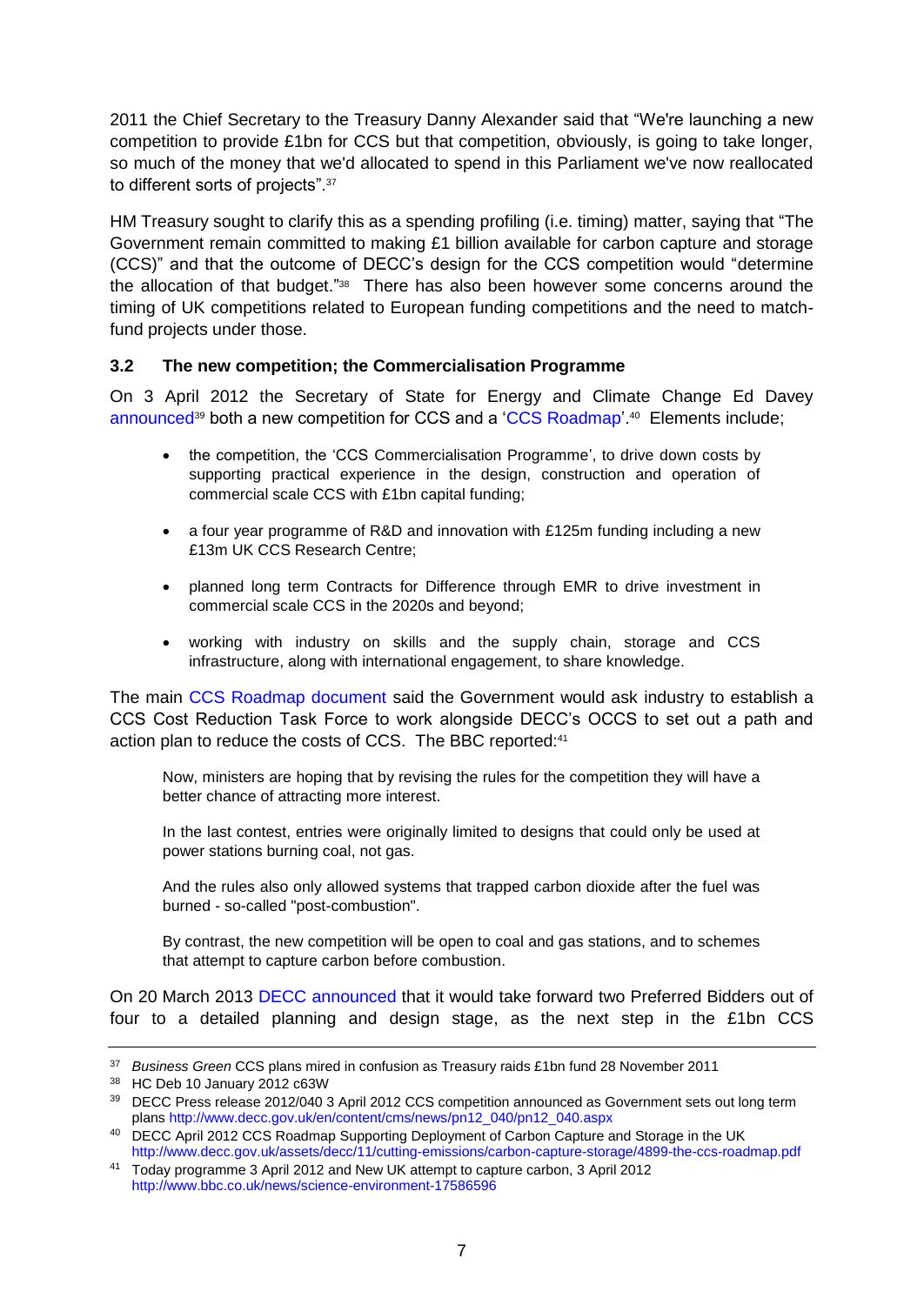Commercialisation Programme. These are the Peterhead Project in Aberdeenshire, and the White Rose Project in Yorkshire, i.e. one coal and one gas CCS project;

- Peterhead involves CCS at the existing gas fired power station at Peterhead to be transported and stored in the depleted Goldeneye gas reservoir beneath the North Sea. The project involves Shell and SSE. <sup>42</sup>
- White Rose is CCS at a new oxyfuel (i.e. efficient burning) coal-fired power station, with potential to co-fire biomass, at the Drax site, to be stored in a saline aquifer beneath the southern North Sea. The project involves Alstom, Drax Power, BOC and National Grid.<sup>43</sup>

The expected timings are for signature of FEED contracts by Summer 2013; Final Investment Decisions from DECC on up to two projects by early 2015, and operational by 2016-2020.

## **3.3 Energy Market Reform**

One of the key elements of the Energy Market Reform provided in the Energy Act 2013 is the introduction of Contracts for Difference (CfDs). CfDs ensure that developers of low carbon power stations can be assured a stable price for the energy they generate. It aims to ensure that investment can be made commercial scale CCS when the time is right.

The Government is in the process of developing further details of the CfD process for CSS.

## **3.4 Energy and Climate Change Committee inquiry**

On 21 May 2014 the Energy and Climate Change select committee [published its report](http://www.parliament.uk/business/committees/committees-a-z/commons-select/energy-and-climate-change-committee/news/carbon-capture-storage-substantive/) on an inquiry in CCS. The Committee recommended that the Government fast-track final funding decisions on the two pilot Carbon capture and storage (CCS) projects at Peterhead and Drax by early 2015. It concluded that without this the UK would struggle to meet climate change targets.

# <span id="page-7-0"></span>**4 European funding**

### <span id="page-7-1"></span>**Don Valley**

In 9 December 2009, the Commission announced details of six CCS projects that had been selected for funding under the European Energy Programme for Recovery (EEPR). They included the [Don Valley Power Project](http://www.2coenergy.com/don_valley_power_project.html) at Stainforth in South Yorkshire, formerly known as the Hatfield project, a coal CCS project.

The total EC contribution to these projects amounted to €1 billion**<sup>44</sup>** with €180 m going to the UK project.<sup>45</sup> According to [National Grid,](http://www.nationalgrid.com/uk/EnergyandServices/NonRegs/CCS/Projects/DonValleyPower/) a major advantage of Hatfield as a location is its potential for 'clustering benefits', since the location provides a basis to develop a pipeline supporting a cluster of CCS plants in the Humber.

<sup>42</sup> She[ll, Peterhead CCS project](http://www.shell.co.uk/gbr/environment-society/environment-tpkg/peterhead-ccs-project.html) website accessed 3 May 2013

<sup>43</sup> [White Rose project](http://www.whiteroseccs.co.uk/about-white-rose) website accessed 3 May 2013

<sup>44</sup> [http://ec.europa.eu/energy/eepr/ccs/index\\_en.htm](http://ec.europa.eu/energy/eepr/ccs/index_en.htm)

<sup>45</sup> <http://www.ccstlm.com/news.aspx?id=132>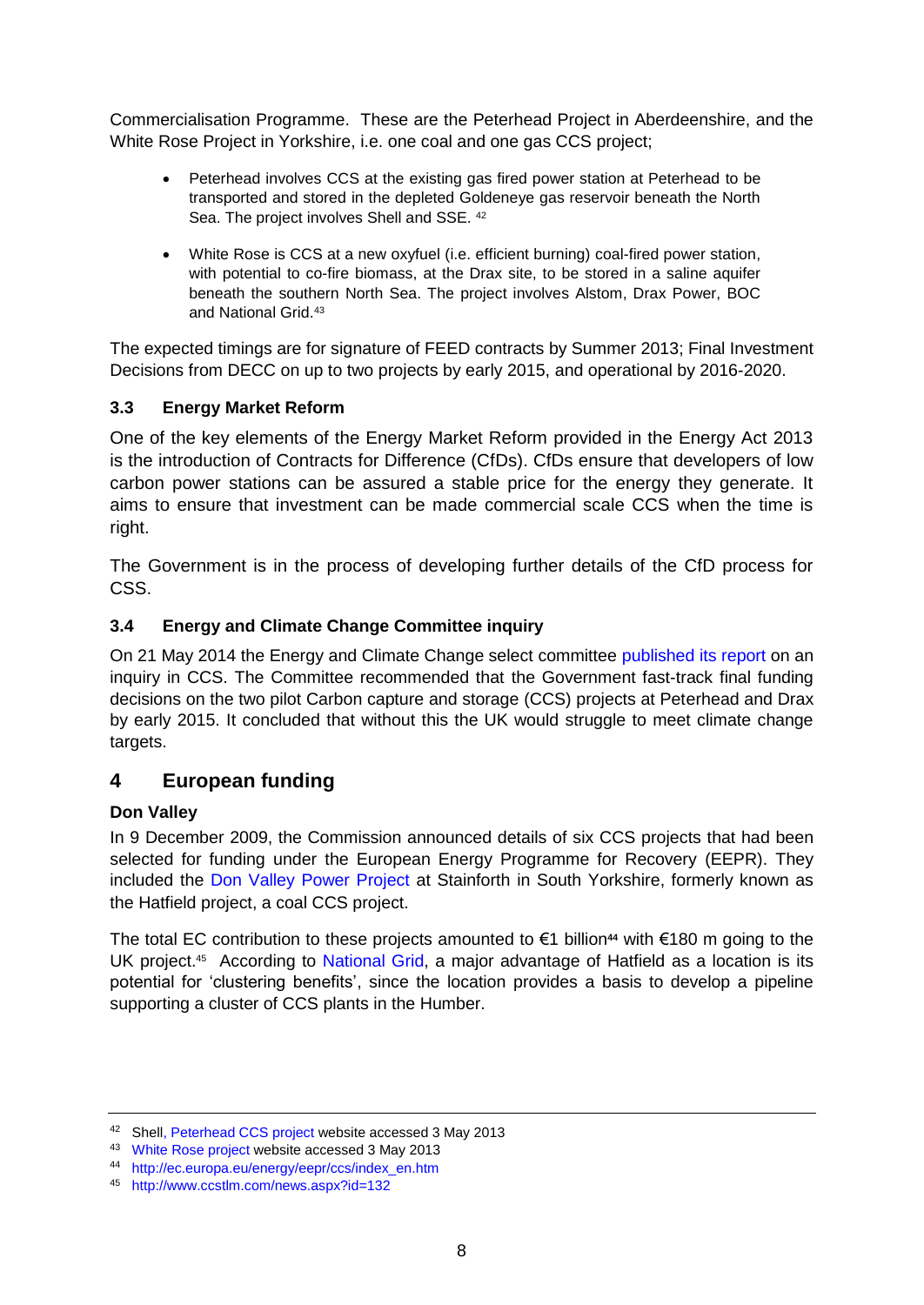#### <span id="page-8-0"></span>**European New Entrant Reserves 300 (NER300) funding**

[NER300](http://ec.europa.eu/clima/funding/ner300/index_en.htm) is related to the European Emissions Trading Scheme (EU ETS). The scheme allows for 300 million allowances (rights to emit one tonne of carbon dioxide46) to be set aside in the 'New Entrants' Reserve' of the ETS for subsidising installations of innovative renewable energy technology and CCS. <sup>47</sup> NER-300 support will not be as substantial as at first hoped, because of low carbon prices.<sup>48</sup>

NER300 funding also requires match funding by Member States or projects. In May 2011 the Government put forward 12 candidate projects, including 7 CCS plants including the Hatfield/Don Valley Power Project.<sup>49</sup> However, in the [December 2012 Commission decision](http://ec.europa.eu/clima/news/docs/c_2012_9432_en.pdf) on projects to receive funding, no UK projects were successful.<sup>50</sup>

The Don Valley project owners had put out a press release in October 2012 placing some blame firmly on the UK Government:

Lewis Gillies, CEO, 2Co Energy Limited said: "This is truly disappointing news for the Doncaster area where we would have built this plant and for our world-class project team working to deliver it. We will complete the current phase of the project and meet the knowledge-share obligations of our existing EEPR funding from the EU but we cannot take this project further without funding from the UK government. In the meantime, we are trying to come to terms with how the UK's most advanced project that has twice been selected by the EU for funding and is currently sitting as Europe's top ranked project has not even made it to the UK's shortlist.'

In July, the 650MW (net) Don Valley project in South Yorkshire topped the list of European CCS projects competing for an estimated  $\epsilon$ 337 million share of the  $\epsilon$ 1.3 billion funding pot available in the EU's NER300 programme. The UK had four projects on the list but each required co-funding commitments from the UK. Falling carbon prices since the competition launched reduced the overall funds available and reducing the number of CCS projects the EU can support.<sup>51</sup>

A second round of NER300 funding has now been announced. In April 2013 DECC produced [high level guidance to potential applicants](https://www.gov.uk/government/publications/decc-guidance-on-eu-funding-mechanism-ner300-for-carbon-capture-and-storage-ccs-demonstration-projects-second-call-for-proposals) in this second call for proposals.<sup>52</sup> On 8 July it was [announced that the White Rose Project](http://www.whiteroseccs.co.uk/white-rose-ccs-project-secures-award-decision-on-european-ner300-funding) would be awarded up to €300 million under the European NER300 programme. It was [reported in the press](http://www.utilityweek.co.uk/news/white-rose-the-sole-ccs-project-in-europes-ner300-competition/894062) that White Rose was the sole CCS project in the competition.

During the Energy Act 2013's passage through the House there was some discussion about how the bill's emissions performance standard would incentivise CCS, especially for coal CCS, versus unabated gas fired power plants. There is also concern about whether a

<sup>&</sup>lt;sup>46</sup> The allowances will be sold on the carbon market and the money raised - eg 3 bn EUR if each allowance is sold for 10 EUR - will be made available to projects as they operate; http://www.ner300.com/

<sup>47</sup> http://www.ner300.com/

<sup>48</sup> DECC April 2012 CCS Roadmap Learning by Doing- launching the CCS Commercialisation Programme p.8

<sup>49</sup> *Business Green* 10 May 2011 [UK puts forward low-carbon projects for EU's €4.5bn NER300 fund](http://www.businessgreen.com/bg/news/2069473/uk-forward-low-carbon-projects-eus-eur45bn-ner300-fun)

<sup>50</sup> Brussels, 18.12.2012 C(2012) 9432 fina[l Award Decision under the first call for proposals of the NER300](http://ec.europa.eu/clima/news/docs/c_2012_9432_en.pdf)  [funding programme](http://ec.europa.eu/clima/news/docs/c_2012_9432_en.pdf) and *Business Green* 3 December 2012 [UK's failure to win CCS funding 'a slap in the face'](http://www.businessgreen.com/bg/news/2229058/uks-failure-to-win-ccs-funding-a-slap-in-the-face-for-developers)  [for developers](http://www.businessgreen.com/bg/news/2229058/uks-failure-to-win-ccs-funding-a-slap-in-the-face-for-developers)

<sup>51</sup> 2Co Energy News Release 30 October 2012 [EU's leading carbon capture project fails to win UK government](http://www.2coenergy.com/latest_news.html)  [backing](http://www.2coenergy.com/latest_news.html)

<sup>&</sup>lt;sup>52</sup> DECC 12 April 2013 DECC guidance on EU Funding Mechanism "NER300" for Carbon Capture and Storage [\(CCS\) demonstration projects: Second call for proposals](https://www.gov.uk/government/publications/decc-guidance-on-eu-funding-mechanism-ner300-for-carbon-capture-and-storage-ccs-demonstration-projects-second-call-for-proposals)